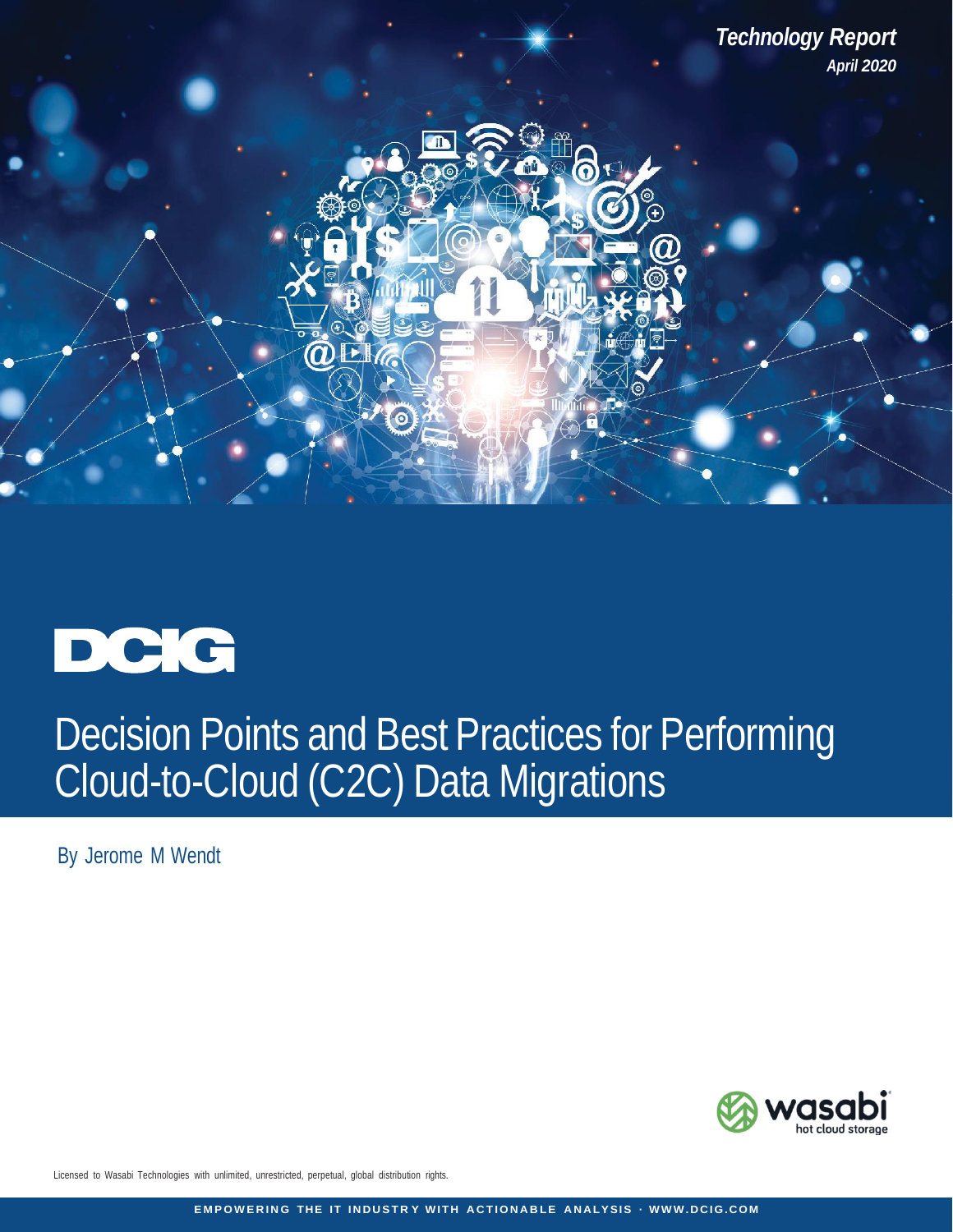

# **Table of Contents**

# **[Executive](#page-2-0) [Summary](#page-2-0)**

- The [Cloud](#page-4-0) is the [Future](#page-4-0)
- Cost and [Complexity](#page-4-0) … They're Back!
	- Hidden and [Unexpected](#page-4-0) Cloud Costs
- The Second [Generation](#page-5-0) of Cloud Providers
- [Expected Benefits of Using a Second-generation](#page-5-0) [Cloud Storage Provider](#page-5-0)
- Choosing the Best [Cloud-to-Cloud](#page-5-0) Data Migration [Strategy](#page-5-0)
	- Option 1: All-cloud [Internet-based](#page-6-0) Data Migration
	- Option 2: All-cloud Direct Connect Data [Migration](#page-6-0)
	- Option 3: [Self-hosted](#page-7-0) Data Migration
	- Option 4: Source Data [Migration](#page-8-0)
- [Examples](#page-8-0) of Data Migration Tools
- Best Practices for Performing a [Cloud-to-Cloud](#page-9-0) Data Migration
- [Variables](#page-9-0) that Influence the Choice of a Data Migration Strategy
- 9 A Return to Simple Storage [Services](#page-10-0)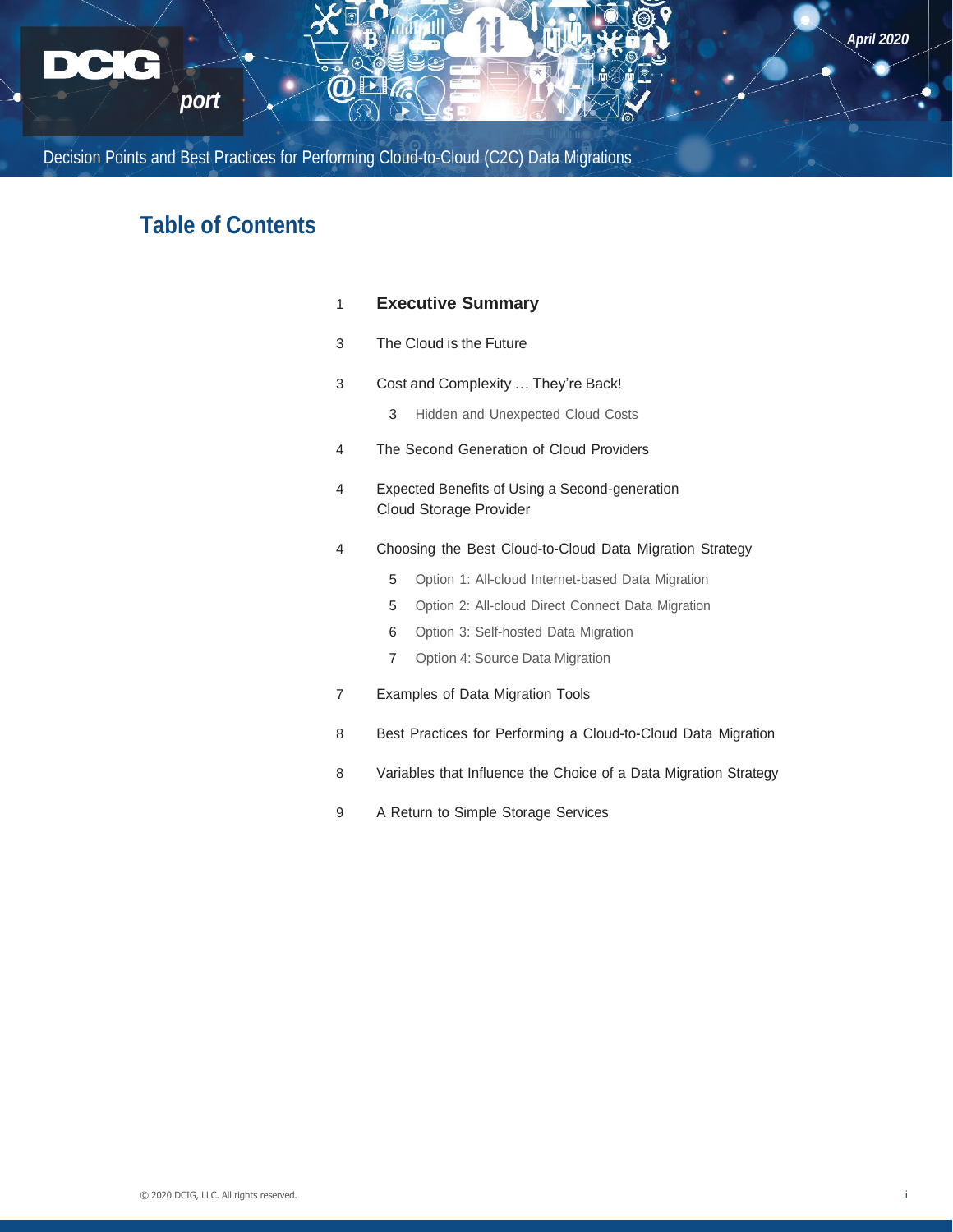# **Executive Summary**

*port*

<span id="page-2-0"></span>*Technology Re*

oughly 85% of companies already store some data with cloud providers or plan to Ado so in the very near future. No one disputes that point. It is the cloud's cost and complexity that has a growing number of these same organizations wringing their hands. While they love the cloud's benefits, they hoped to lower their costs and simplify IT as they adopted it. Instead, they often experience the opposite—more costs and complexity.

Trying to remedy this situation using their existing cloud provider's solutions puts them between a rock and a hard place.

- If they put all their data on a provider's single storage tier, their costs may escalate to budget-breaking levels.
- Alternatively, if they distribute data across multiple storage tiers to lower costs, their applications may break, underperform, or both.
- Further, they must make time to configure, manage, and monitor these policies.

These challenges leave them yearning for why they initially signed up for the cloud: access to simple storage services.

In response to the demands, second-generation cloud providers that focus on storage have emerged. These providers offer a single, well performing, reliable tier of cloud storage at a single low price. This approach frees organizations to host their data in the cloud without worrying about its cost or complexity.

To turn these promises of these second-generation cloud providers into a reality, organizations must take three steps:

- 1. Identify data to store in a cloud that gives them the most bang for the buck
- 2. Identify a second-generation cloud provider to host this data
- 3. Get their data into the new cloud

Most organizations will find their archive and backup data the most logical data to move. This data represents the greatest percentage of data, if not all of it, that they store in the cloud. It poses low levels of risk to migrate and can potentially generate significant monthly cost savings once moved.

Performing a cloud-to-cloud migration of these data types has become easier to perform in recent years. Organizations may choose from any of four available data migration options that best align with their priorities. Many organizations will find they save both time and money by changing cloud providers. The savings realized from using a second-generation cloud provider can offset whatever costs the data migration may incur.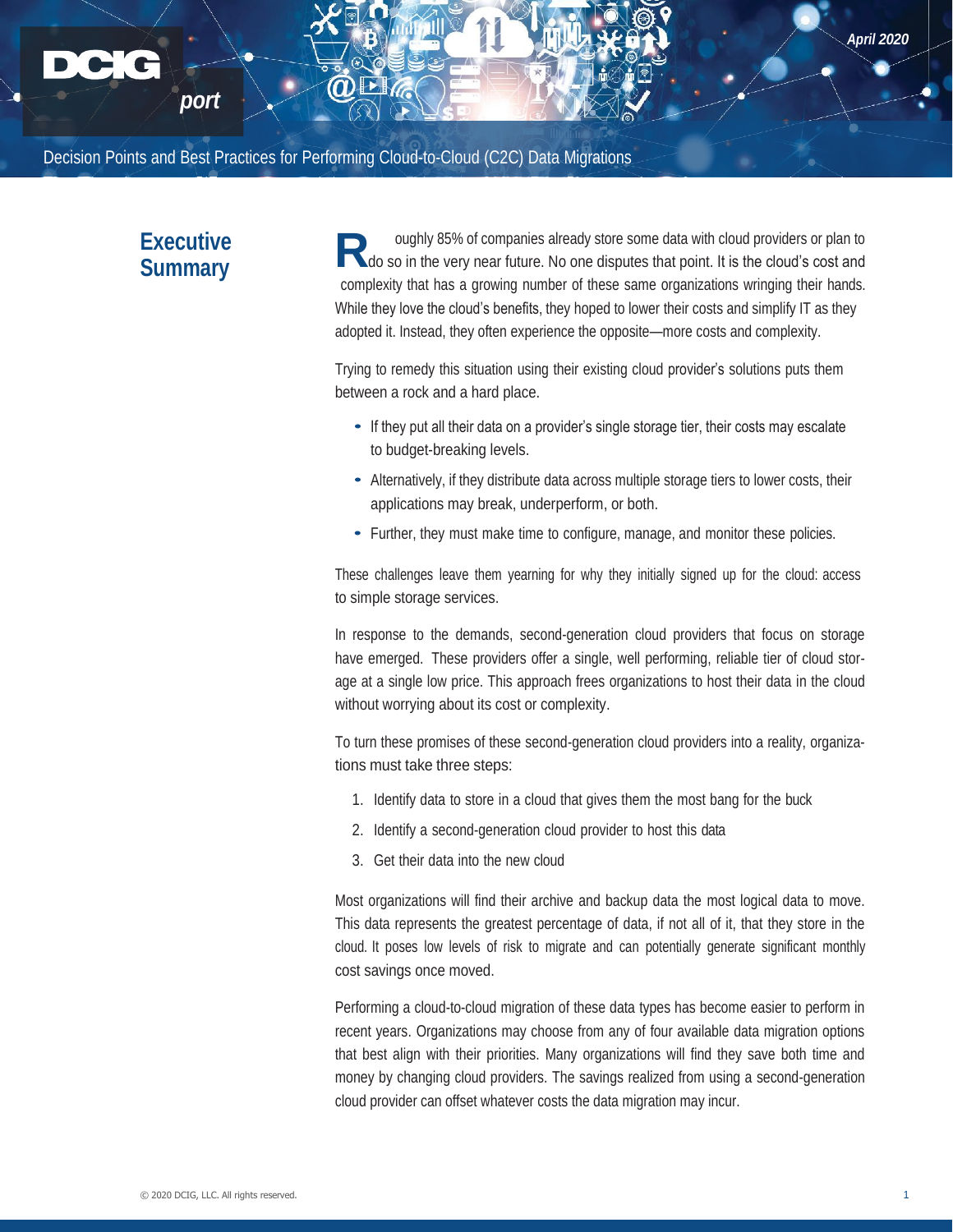



To achieve this goal, they need to choose a second-generation cloud storage provider that meets their needs. Wasabi Technologies represents such a provider. It gives organizations access to the affordable, high performance cloud storage that they seek. It also delivers on intangibles such as a provider network and integration with archive and backup provider software.

One cannot overstate the benefits of choosing a second-generation cloud storage provider and migrating their data to it. Organizations get a return to simple storage services while gaining access to sought-after simplicity, storage cost reductions, and performance improvements.

*April 2020*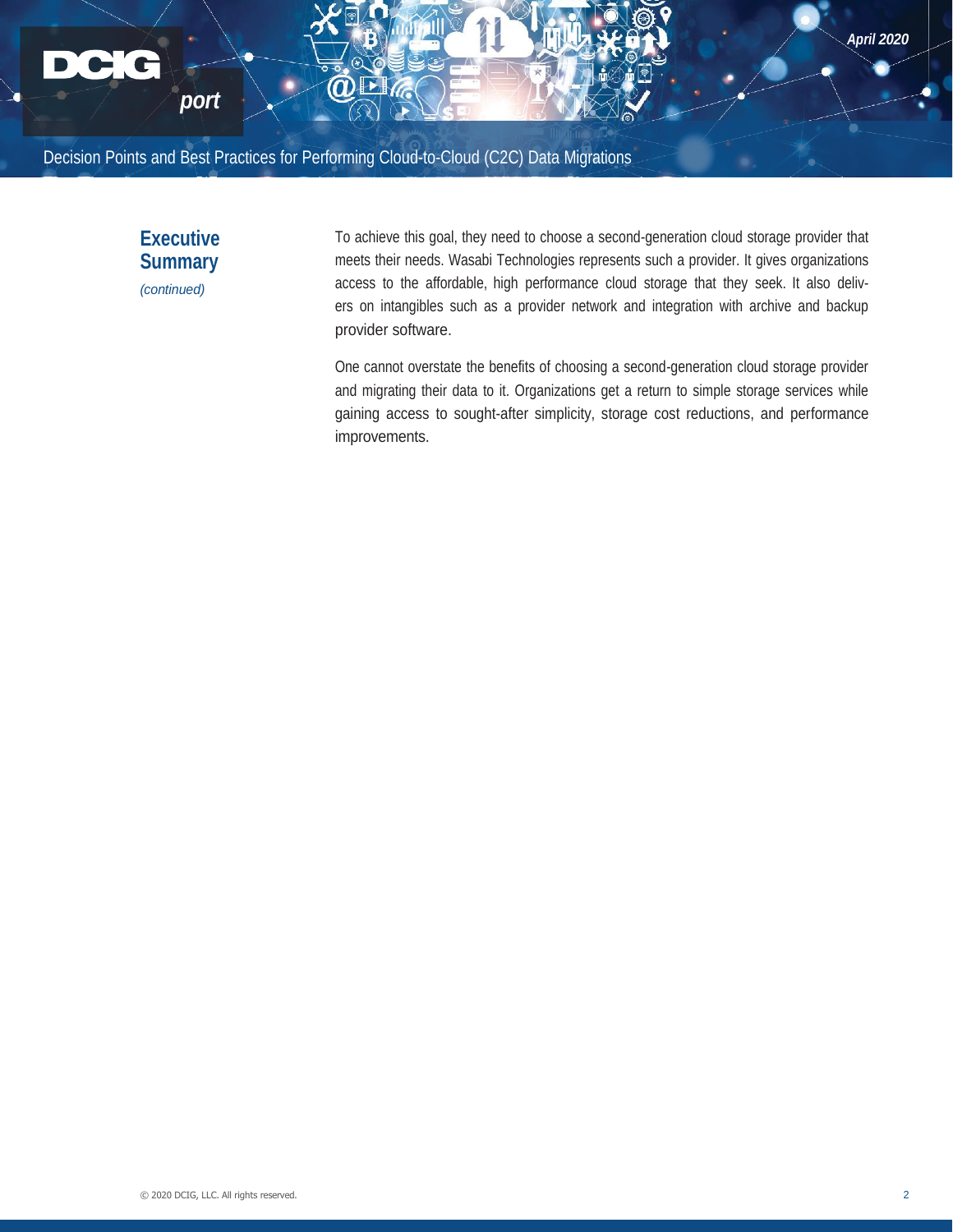# **The Cloud isthe Future**

*port*

<span id="page-4-0"></span>*Technology Re*

Organizations will use the cloud, in whole or in part, to support their overall IT approach and strategy. If that statement describes your company, you are not alone. A June 2019 survey of individuals from nearly 600 companies found that 84 percent of them hold a similar view.<sup>1</sup>

The cloud's broad level of adoption and acceptance across all organizational types comes as no surprise. Many consider using the cloud an integral part of their ongoing IT strategy when they consider its benefits, which include:

- **•** 24x7x365 availability with five nines or more of uptime
- **•** A pay-as-you-go on-demand business model
- **•** Access to enterprise-class hardware and software features
- **•** Elimination of managing on-premises IT infrastructure
- **•** Enterprise-class data centers
- **•** Theoretically unlimited capacity

These benefits, among many others, address the challenges that organizations routinely confront when managing and supporting its on-premises IT infrastructure. Yet as more organizations store their data in the cloud, they will encounter an old set of challenges.

# **Cost and Complexity… They're Back!**

Unexpected costs and complexity top the list when it comes to storing and managing data in the cloud. Many organizations store far more data in the cloud than they initially anticipated. This leads to unexpected, recurring overruns that may grow month after month as a recent study revealed.<sup>2</sup>

## **Hidden and Unexpected Cloud Costs**

Organizations ideally want to know how much the cloud will cost before they get the bill. Organizations largely only understand and budget for storing data in-house and on-premises. They may fail to grasp the extra fees that API operations, data retrievals, and egress fees, among others, incur.

These hidden fees lead to organizations paying far more than they expected or budgeted. Adding to their woes, many lack a reliable means to predict or budget what their cloud storage will cost going forward. These factors make them reticent to expand their use of the cloud.

# The Hidden "Gotchas" of **Storage Tiering**



Storing data on lower cost storage certainly has appeal,

especially when used to store infrequently accessed data. The "gotchas" show up when organizations move data between storage tiers. Data transfer fees may vary significantly and become nearly impossible to accurately estimate in advance. Consider:

# **Data Transfer Charges**

First-generation cloud service providers charge anywhere from \$0.02/GB to \$0.09/GB to move data. The differences in fees stem from a few factors. These include:

- The amount of data transferred
- If they transfer data within or across regions
- If they transfer data within or outside availability zones
- If they transfer data inside or outside the provider's cloud

These variables make it difficult to accurately estimate data transfer costs.

Other fees that organizations may incur include:

- **API** / Data Request Fees. First-generation cloud service providers charge for API calls such as write actions (PUT/COPY/POST) and read actions (GET). These actions can quickly incur hidden costs behind the scenes.
- **Egress Fees.** First-generation cloud providers charge up to nine cents per GB for data transferred out of the cloud or even between availability zones.
	- **Data Retrieval Fees.** If organizations retrieve data from archival storage tiers such as AWS Glacier, they incur additional data retrieval fees. These fees range from one to three cents per GB.

<sup>1.</sup> Eagle, Liam. Hybrid and Multicloud Strategies Accelerate Digital Transformation. June 2019, link, pg. 9.

<sup>2.</sup> [https://www.s](http://www.softchoice.com/about-softchoice/news-and-insights/research/state-of-cloud-readiness-study)oft[choice.com/about-softchoice/news-and-insights/research/state-of-cloud-readiness-study.](http://www.softchoice.com/about-softchoice/news-and-insights/research/state-of-cloud-readiness-study) Referenced 12/3/2019.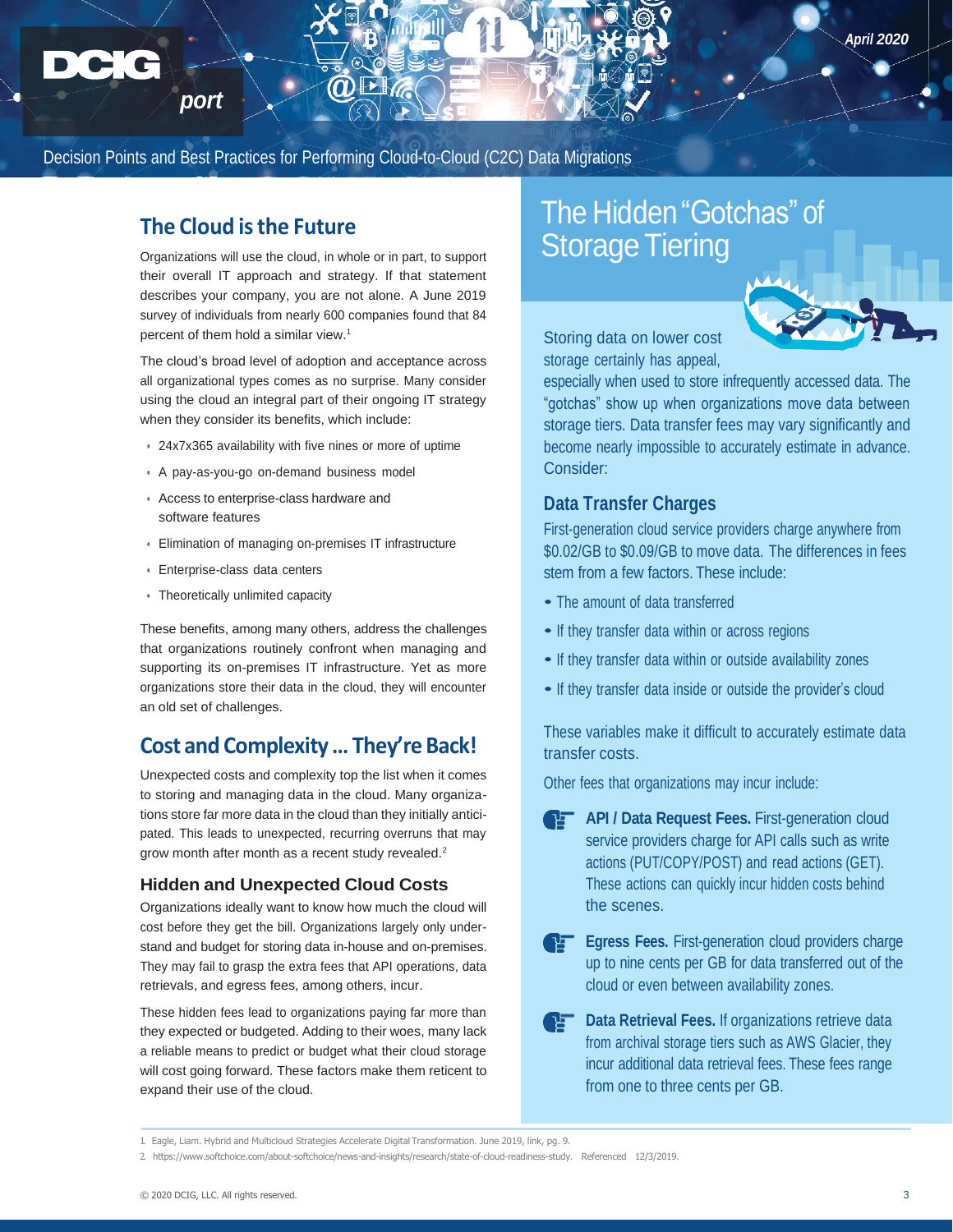## **Storage Tiering Rarely the Answer**

<span id="page-5-0"></span>*Technology Re*

*port*

To lower cloud storage costs, organizations turn to using storage tiering that many cloud providers make available. However, doing so re-introduces complexity and risk back into cloud storage management.

Storage tiering requires that organizations take time to investigate and understand each storage tier. They must determine which applications support these tiers. They must create policies that handle placing data across their various storage tiers.

Even if they implement these policies, organizations receive no guarantee storage tiering will operate flawlessly. Applications and users cannot always handle the slower response times associated with some lower cost storage tiers.

Organizations rightfully want to avoid these hassles associated with storage tiering. To realize this ideal, organizations should seek out an economical, well-performing cloud storage solution that keeps cloud storage costs low and management simple.

# **The Second Generation of Cloud Providers**

In response to this demand for a simpler cloud storage solution, a second generation of cloud providers has emerged. These second-generation providers focus on being "best of breed" for cloud infrastructure components such as compute and storage.

As part of making cloud storage easier to use and manage, second-generation cloud providers view data differently. They regard all data, regardless of its age, classification, or origin, as equally valuable. Translated, they esteem the value of the data greater than the value of the storage.

This value-centric view of data impacts the design of their cloud storage infrastructure. They place all data on a single storage tier that affords it the same level of availability, durability, performance, and reliability.

Taking this approach, these providers optimize their cloud storage offering to deliver it at an attractive price point. This makes it practical for organizations to keep all their data on a single storage tier. This, in turn, results in less complexity and reduced management in the environment.

# **Expected Benefits of Using a Second-generation Cloud Storage Provider**

Organizations looking to adopt a second-generation cloud storage provider should set the proper expectations.

Their storage compares favorably to AWS's S3 Standard Infrequently Accessed (S3-IA) tier. The AWS S3–IA storage tier costs less than the AWS S3 Standard tier and delivers millisecond response times. Second-generation cloud storage providers typically best this offering. Their storage offers comparable or better performance than S3–IA at one-half to one-fifth its cost.

While cost is easy to measure, measuring performance becomes more subjective. Organizations will likely expect their application performance to improve once they move their data to the new platform.

In most cases, performance improvements will occur. However, these improvements will depend upon variables ranging from network connectivity to changes in the underlying storage tier. Organizations should minimally expect the second-generation provider to deliver the same performance at a lower cost.

Organizations should expect to see reduced storage management complexity and lower costs. Further, organizations do not need to worry about data egress, transfer, or retrieval fees. These providers do not charge any of these fees.

# **Choosing the Best Cloud-to-Cloud Data Migration Strategy**

Once an organization decides to migrate its data, it must decide which cloud-to-cloud data migration option or options to pursue. While no easy button exists that magically moves data to the new cloud, proven methodologies do exist. An organization may follow these proven options that use established tools and approaches to simplify data migrations.

Organizations have more options available to them than they may realize. These options give them leeway to take both business and technology factors into consideration as they make their final choice. The four most common options for migrating their data from one cloud to another include:

- 1. All-cloud Internet-based Data Migration
- 2. All-cloud Direct Connect Data Migration
- 3. Self-hosted Cloud Migration
- 4. Source Data Migration

The most appropriate choice depends on several factors. These include one-time and ongoing costs; performance; and, how well the option aligns with each organization's overall technical and business goals.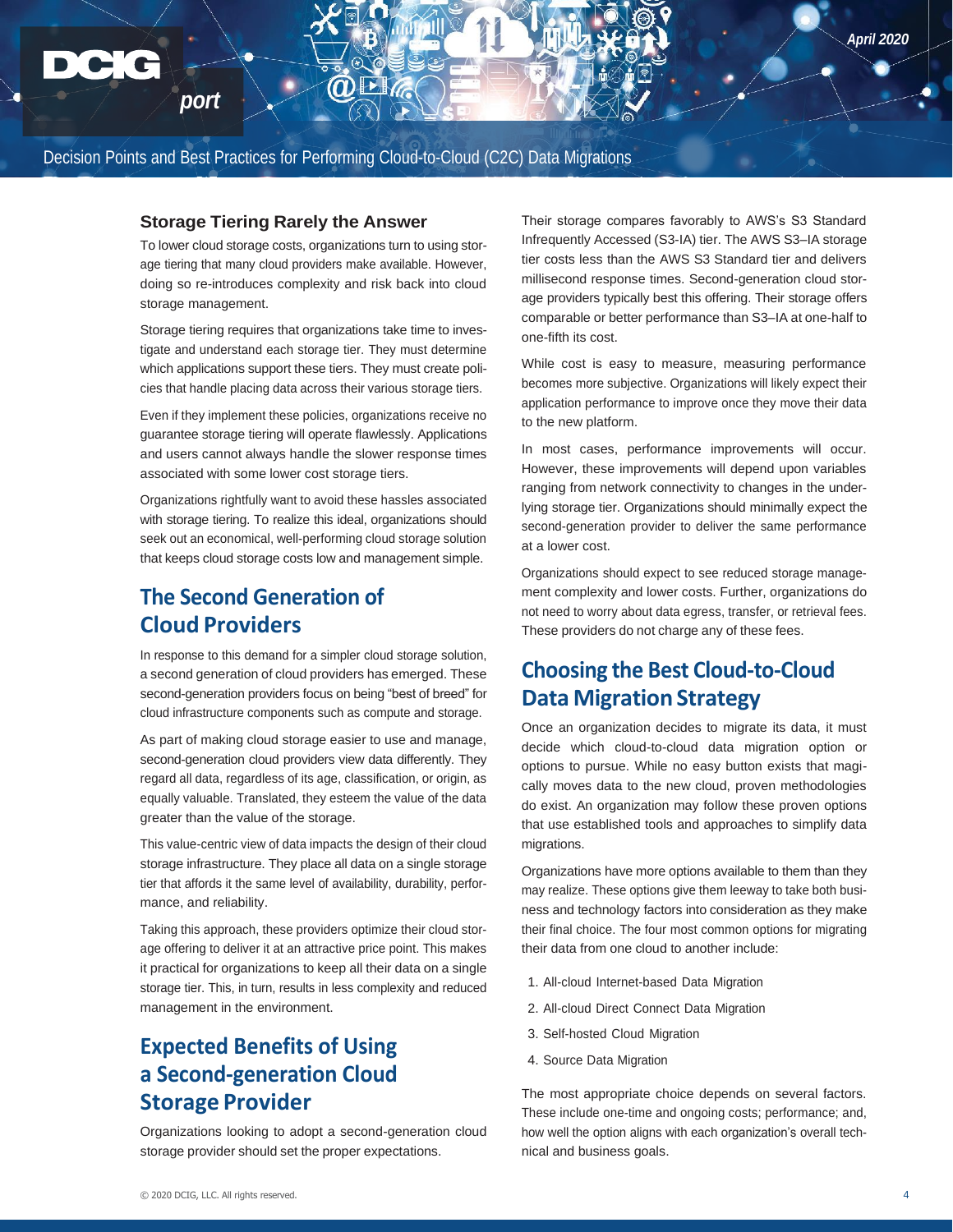# **Option 1: All-cloud Internet-based Data Migration**

Using an all-cloud internet-based data migration, an organization migrates data directly from one cloud provider to the other. This technique moves the data while keeping minimal or no data on-premises for any length of time.



*Source: Wasabi*

<span id="page-6-0"></span>*Technology Re*

*port*

Organizations will primarily find this approach appealing as they may use their existing internet connection. In the simplest scenario, an internet-based migration could equate to performing a cut-and-paste of an organization's data.

## **Considerations**

Prior to initiating an internet-based migration, organizations need to carefully weigh the following items:

- **•** *Amount of data to migrate.* The more data one migrates, the more likely it could negatively impact the performance of applications that access the internet or data in the cloud.
- **•** *Impact of disruptions in connectivity during the migration.* Degradations or disruptions in internet service may stop a data migration and force an organization to re-initiate the process.
- **•** *Higher egress fees.* An organization may pay up to 7x more per GB when using an internet-based migration versus direct connect.
- **•** *Temporary storage required on-premises.* The amount of available on-premises storage needed to cache data being migrated may impact how quickly the data migration completes.
- **•** *Bandwidth of internet connection.* The size of the pipe to the internet will impact the speed and duration of the migration.

**•** *Performance.* The data migration duration will depend upon the size of the data set and the network connection to the new cloud.

# **Recommendation**

An internet-based migration frequently makes the most sense when an organization has smaller amounts of data to migrate (less than 100TB.) If there's more than 100TB of data to migrate, verify the organization can tolerate a longer data migration time if it will impact production applications during peak times.

# **Key Questions to Ask**

- **•** How much data is there to migrate?
- **•** Can migrations of individual large files or objects be re-started at the point where an interruption in the migration occurred?
- **•** Can production applications sustain interrupted or delayed connections to data in the cloud?
- **•** What are the internet connection's average loads throughout the day?

# **Option 2: All-cloud Direct Connect Data Migration**

A direct connection often provides organizations the fastest means to migrate large amounts of data quickly between two clouds. It consists of a direct wide area network (WAN) connection between the first- and second-generation cloud providers.

# **OPTION 2 All-cloud Direct Connect Data Migration** Egress \$ **Current Cloud Wasabi** Traditional On-Premises Storage (NAS/SAN/DAS) **Source Data**

*Source: Wasabi*

This approach provides the following three key benefits for organizations.

**•** *It reduces the time of the cloud-to-cloud data migration.* Organizations have unfettered access to the full bandwidth of the direct connection between the two clouds.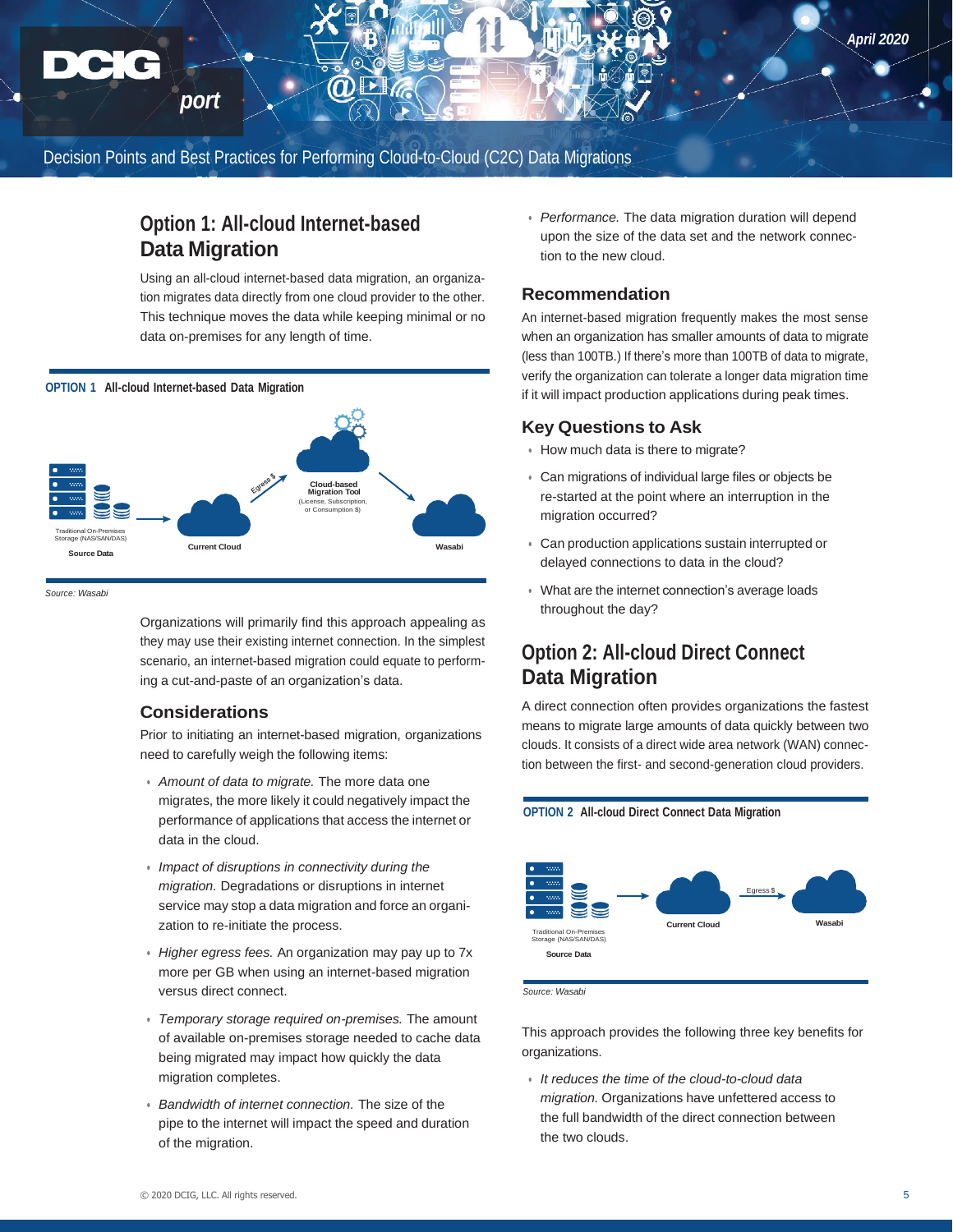**•** *It reduces the amount of egress fees charged.* Using a direct connection, organizations may migrate more data at a lower egress fee per GB.

*port*

<span id="page-7-0"></span>*Technology Re*

**•** *Experience the second-generation cloud provider's benefits more quickly.* Organizations can more quickly realize the new cloud's benefits of lower costs, improved performance, and reduced complexity.



*Source: Wasabi*

# **Considerations**

While a direct connect can accelerate cloud-to-cloud data migrations, organizations should consider the following factors before implementing it.

- 1. *Count how many applications access and store data in the cloud.* The more applications that access data in the cloud, the more complicated planning the data migration becomes.
- 2. *A direct connect incurs additional charges.* Direct connect charges vary by cloud provider with charges potentially including a setup fee and an hourly or monthly service fee.
- 3. *Allow time to set up a new direct connect.* Allow at least a week to put a direct connect in place between two clouds.

## **Recommendation**

Organizations that must quickly and cost-effectively migrate a large amount of data (100TB or more) should prioritize using a direct connection. It simplifies the planning of the data migration and expedites its execution. Archival and backup data represent the best use cases for this data migration option.

## **Key Questions to Ask:**

- **•** How much data is there to migrate?
- **•** How quickly can a direct connect be set up between the two clouds?
- **•** How many applications access and store data in the cloud?
- **•** Which applications access and store data in the cloud?

# **Option 3: Self-hosted Data Migration**

Using a self-hosted data migration, organizations first move data from their existing cloud to on-premises storage. Once on-premises, they then move the data to the new cloud.

# **Benefits**

This approach resembles the all-cloud internet-based data migration option in that an organization uses its existing internet connection to move its data. However, it differs in two ways.

- 1. *It breaks the data migration process up into two parts.* An on-premises storage cache houses data coming from the source first-generation cloud for an extended time. Should any disruptions occur, the data migration process may continue as some level.
- 2. *It reduces the need to restart copies of large files or objects.* Using on-premises storage decreases the distance the file must initially travel. This improves the odds of it completing each leg of the migration.

# **Considerations**

Prior to repatriating data on-premises as part of a cloud-tocloud data migration, organizations need to carefully weigh the following items:

- **•** *May need a large amount of storage capacity on-premises.* An organization will need to determine how much data it will migrate and how long it will retain it on-premises. The on-premises storage must be sufficiently large and possess the needed availability and performance characteristics.
- **•** *Setup time.* An organization will minimally need to configure some storage on-premises to host data coming from the source cloud.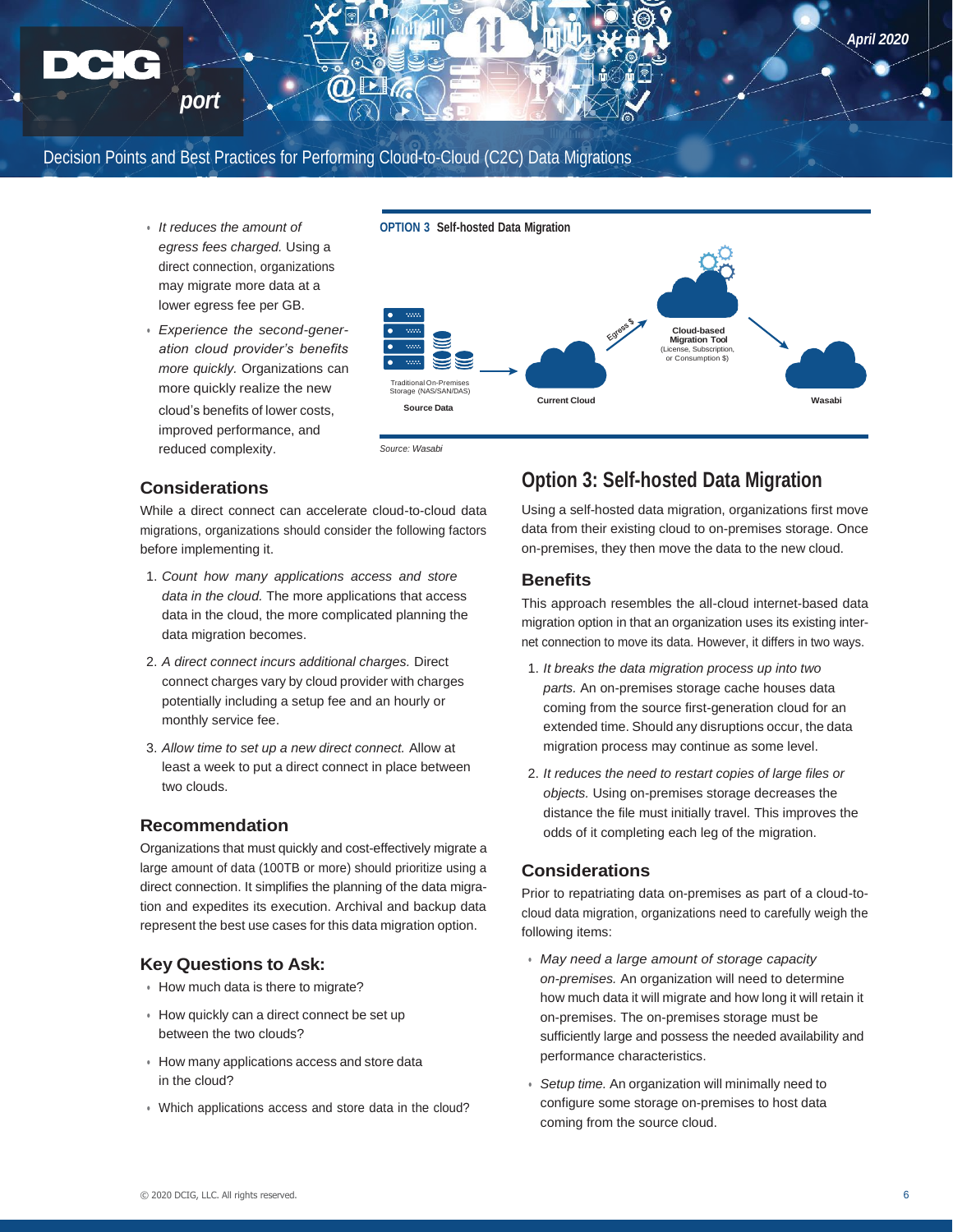- **•** *Egress fees.* The first-generation cloud provider will still charge egress fees for data coming out of its cloud.
- **•** *Time to complete the migration.* All data will go over an internet connection as opposed to a direct connection. This will likely increase the time it takes to complete the migration.

## **Recommendation**

*port*

*Technology Re*

Organizations should use this option when a direct connection is not an option. An organization must allow time for the migration to complete and confirm it will not impact production applications during their peak times.

## **Key Questions to Ask**

- **•** How many large files are there to migrate?
- **•** Is direct connect an option?
- **•** How much storage space is needed on-premises?
- **•** What are the peak times of usage for the organization's internet connection?

# **Data Migration Tools: Methods and Costs**

As organizations consider performing a data migration, it behooves them to consider software tools to migrate the data. These tools migrate data in one of two ways:

- Migrates all data from an existing cloud to new cloud for costsavings, performance, or other reasons. Once it migrates the data, it deletes it from the old cloud.
- Duplicates data from the existing cloud to the new cloud. It keeps data in both locations for availability, cost, and/or performance reasons.

Data migration tools do incur fees above and beyond any fees incurred migrating out of the first-generation provider's cloud. While they incur fees, they help accelerate data migrations and make the migrations more reliable. Providers license these tools in at least two ways.

- 1. Cloud-hosted. Providers host their tools in public clouds and charge per-GB or per-TB transfer fees. These fees cover compute and bandwidth costs as well as the cost of the tool.
- 2. Self-hosted. Organizations pay a licensing fee to host the tool in their environment.

# **Examples of Data Migration Tools**

# Cloud-hosted Tools Self-hosted Tools

- ▶ Acembly C2C  $\rightarrow$  AWS CLI
- 
- ▶ Cloudsfer **Example 2** Nodeum
- 

- <span id="page-8-0"></span>
- CloudFuze **NetApp CloudSync** 
	-
- ► Flexify.io  $\rightarrow$  Scality Zenko
	- ▶ S3 Tools S3cmd

# **Option 4: Source Data Migration**

A source data migration requires no formal data migration from one cloud to another. Rather, organizations simply stop storing new data with their existing first-generation cloud provider and start storing data with their new secondgeneration cloud provider.



*Source: Wasabi*

Organizations may choose this option if they determine it costs too much to download data from their current cloud provider. In this case, organizations simply re-upload source data to the new cloud directly from their original data application or system.

#### **Benefits**

A source data migration eliminates many of the hassles associated with executing a data migration. It takes minimal time to implement. It incurs no egress fees. Organizations simply point their on-premises applications or systems at the new cloud and configure them to start storing their data on it.

# **Considerations**

Abandoning data in the existing cloud to use the new cloud as a storage target should only be done after careful consideration.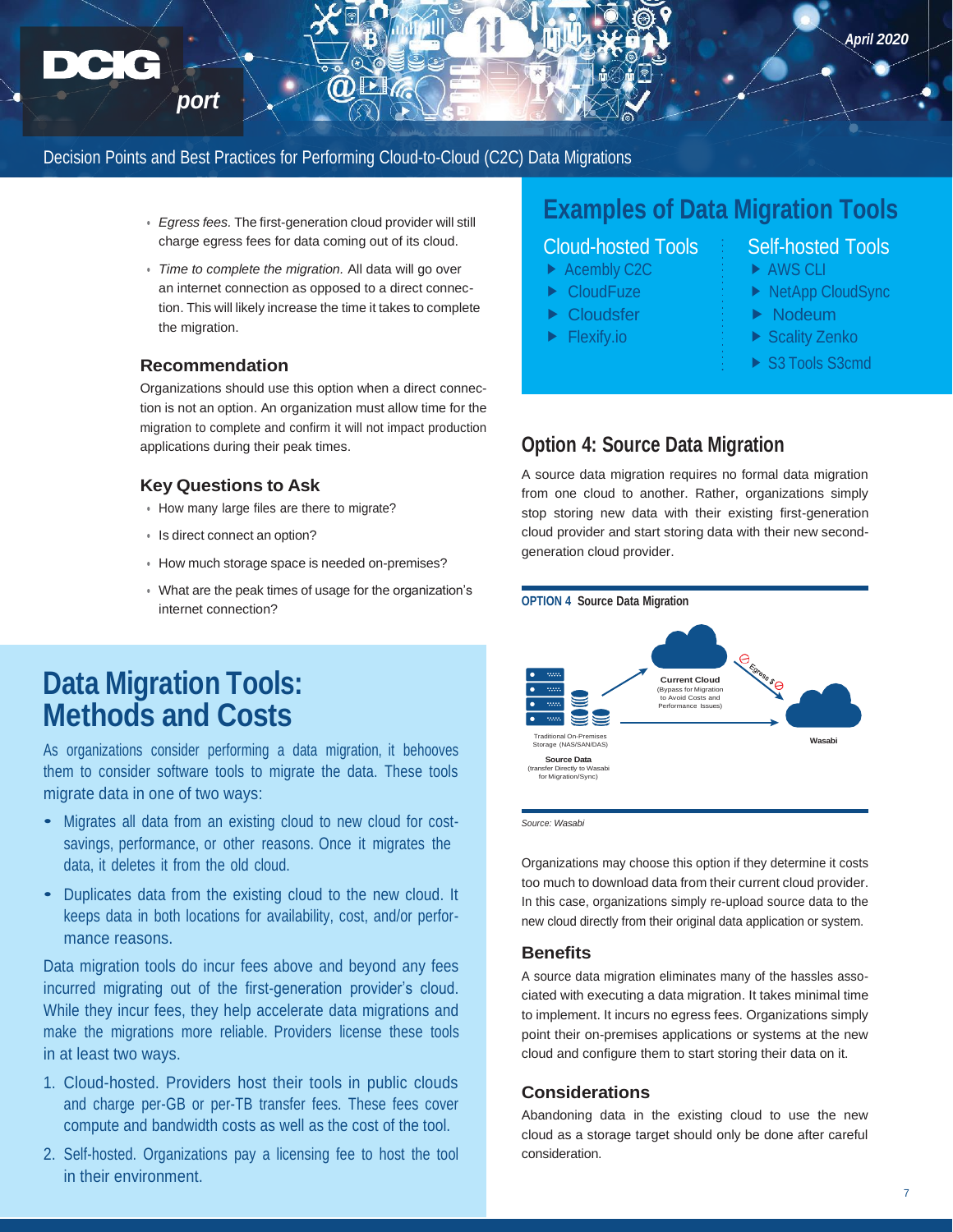- **•** *Limited use cases.* Organizations will need to verify they can abandon all their data. Backup data may allow for this use case.
- **•** *Cloud storage costs still accrue.* This option may leave data orphaned with the first-generation cloud provider until deleted. Organizations will continue to pay for data stored with the first-generation cloud provider until they delete it.
- **•** *Must be able to complete a full first backup of all applications.* Doing a new first backup to the new cloud could take multiple days or longer to complete.

## **Recommendation**

*port*

<span id="page-9-0"></span>*Technology Re*

Organizations should only perform source data migrations after they authoritatively confirm they can abandon data residing in their first-generation cloud. They should realistically only consider doing a source data migration if they only use their existing cloud as a backup target.

## **Key Questions to Ask**

- **•** Are there any other applications beside backup that require a data migration?
- **•** Is only backup data currently stored in the existing first-generation cloud?
- **•** Can the organization schedule and complete an initial, full back up of all its applications?
- **•** How quickly can the organization delete data stored with the first-generation cloud provider?

# **Best Practices for Performing a Cloud-to-Cloud Data Migration**

Once an organization establishes which cloud-to-cloud migration strategy or strategies it intends to perform, it must put a few more pieces in place to complete the data migration. Minimally, it should take the following five steps to successfully execute upon the data migration.

# **Step 1—Contact and Involve All Application Owners**

Application owners want and need to know if their organization intends to migrate their data to another cloud. A data migration could impact application owners in multiple ways. They will likely experience or observe changes in billing, management, and application performance during and after the migration.

# **Variables that Influence the Choice of a Data Migration Strategy**

Multiple variables will influence the choice of the "best" cloud-to-cloud data migration strategy for any organization. While not comprehensive, these seven items will influence an organization's choice of its cloud-to-cloud data migration strategy.

- **Available budget.** If migrating large data amounts (100TB+) it may be more economical to use a direct connection. Even though it incurs a charge, direct connect egress fees are much lower than egress fees associated with using an internet connection. **\$**
- **Time constraints.** An organization should **R** consider using the cutover or direct connect options if it has lots of data to move and little time to move it.



**Staff skills.** Staff will need the skills to successfully execute a data migration.

**Data migration tools.** These tools help to automate the process, optimize data flows, and recover from any disruptions in network service.

- **Amount of data to migrate.** The amount of data to migrate may encourage organizations to migrate their data more quickly. In this way, they can more quickly lower their storage costs.
- **Network connection.** Internet connections with ample, available bandwidth make it more feasible for organizations to this connection to do a data migration.
- **How and when applications access and**  ▌□▏ **use data.** Organizations must establish when and how their applications access and use data in the cloud.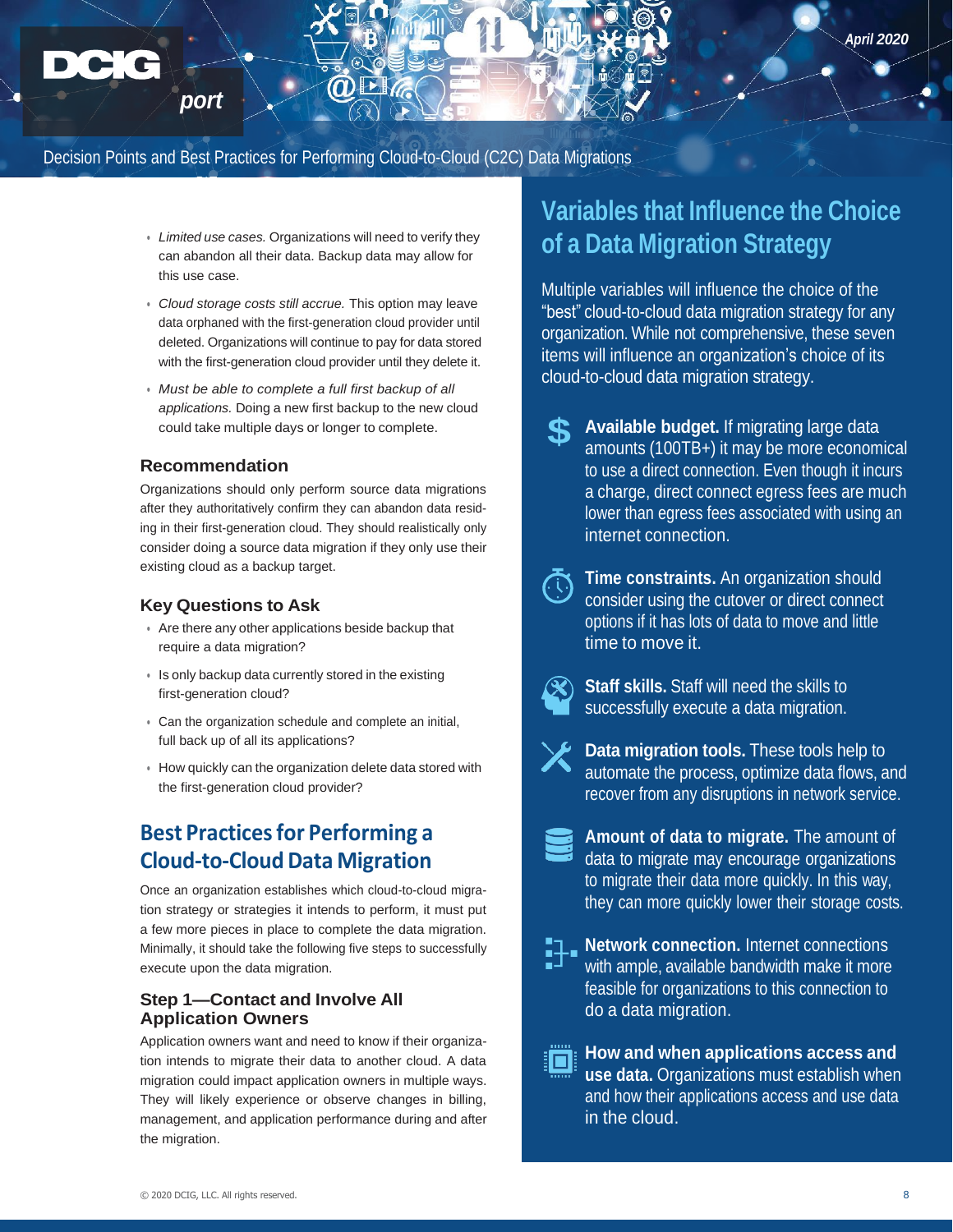# **Step 2—Optimize the Network**

*port*

<span id="page-10-0"></span>*Technology Re*

The amount of network optimization that an organization performs largely depends upon the type of data migration that it performs. If it uses a direct connect or cutover as its data migration strategy, very little network optimization is needed. If the organization uses internet-based or repatriation to migrate data, it will need to carefully analyze and understand its current network traffic.

# **Step 3—Leverage Service Provider Support**

Organizations will ideally engage a service provider to assist them in the migration. Many organizations do not regularly perform data migrations and may overlook or miss key steps. A service provider can help guide them through the data migration process and avoid common pitfalls.

## **Step 4—Monitor Migration Progress**

Once the data migration begins, monitor network bandwidth consumption. If using a direct connect, maximize data throughput and keep the network pipe as full as possible. If using an internet connection, balance data migration traffic with the traffic of its other applications. If the data migration starts to impact production applications, throttle back the data migration. Conversely, during periods of low application activity, increase the data migration transfer rate.

# **Step 5—Data Migration Validation and Clean-up**

Once an organization completes the migration of its data to the new cloud, a few more tasks remain. Validate that all applications can access and use the new cloud. "Delete", or schedule for "deletion", any data in the first-generation cloud that it no longer needs. Finally, decommission any direct connects or temporary storage used during the data migration.

# **A Return to Simple Storage Services**

Organizations ready for a return to simple storage services should look to second-generation cloud providers to deliver them. They make implementations simple. They simplify pricing. Even hosting data on them may be relatively simple depending on the data type they first want to host and the migration method they select.

## **Start with Archive and Backup Data**

Organizations that store large amounts of archive and backup data in the cloud should prioritize migrating these two data types first. They represent the fastest growing sets of data that organizations can most easily migrate.

Being both cost and performance sensitive, they are wellsuited for migrating to and hosting with a second-generation cloud provider. These cloud providers deliver the low costs and performance that these two data types require minus the management complexity of first-generation clouds.

## **Wasabi Hot Cloud Storage**

Wasabi Hot Storage illustrates the type of simple storage services that organizations should expect. Wasabi focuses exclusively on cloud storage that provides a single storage tier that organizations may access via its S3-compatible storage interface. Its single storage tier compares favorably to AWS's S3–IA storage tier but costs half its price.

Wasabi can help step companies through the data migration process. It partners with multiple service providers. These providers will analyze any organization's data migration needs to help them plan and accelerate the data migration process.